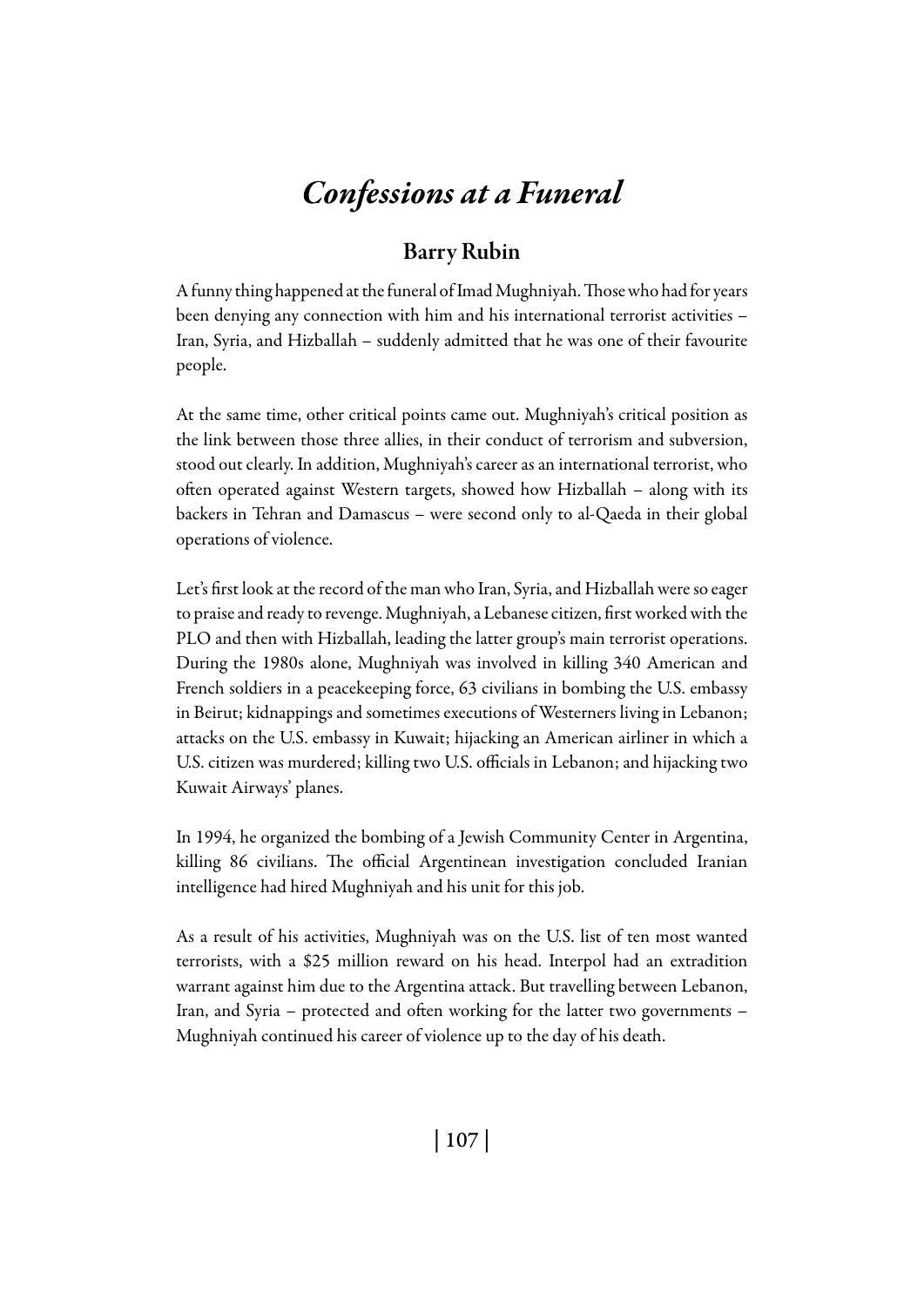## Democratiya 12 | Spring 2008

With the exception of the September 11 attack, Mughniyah was probably responsible for more terrorist violence and killings than any other individual over the last quarter-century.

How did Iran's rulers respond to his demise? They all praised him. Supreme Leader Ali Khamenei called him, 'An example for the young generation to follow.' Powerful former president and current Expediency Council Chairman Akbar Hashemi Rafsanjani referred to Mughniyah as a 'great figure' whose actions Iran did not consider terrorism. President Mahmoud Ahmadinejad eulogized him as, 'An outstanding leader from Hizballah,' though up to his death that organization denied Mughniyah held such a post.

Hizballah's own leader, Hassan Nasrallah, used his funeral oration to threaten to wipe out Israel, paralleling what many Iranian leaders say. If Iran obtains nuclear weapons that threat becomes most plausible. But Hizballah hopes to achieve the same end through lower-level violence. Nasrallah declared 'open war' on Israel and boasted he would launch attacks anywhere in the world, presumably against anyone he deemed to be standing in the way of his destructive dream.

As for Syria, where Mughniyah was repeatedly given help and safe haven, he was being protected in a highly secure area under government control. An Iranian television station reported he was killed near a Syrian intelligence base at a time a major meeting of Palestinian groups was taking place, including Hamas leader Khalad Mishal, who is based in Damascus. Two respected Arab newspapers claimed Mughniyah was the guest of top Syrian leaders and had been meeting with them and Hamas chiefs to plan the kind of bloody deeds he was so good at doing.

Revenge was also threatened by such pro-Mughniyah groups as Hamas, the Muqtada Sadr forces in Iraq, and Fatah's al-Aqsa Brigades. Not all Arabs reacted in this way. In Kuwait, for example, it was pointed out that Mughniyah had been involved in the murder of many Arabs and Muslims, in Kuwait, Lebanon, and Iraq

A Lebanese newspaper backed by Syria and Hizballah noted that Mughniyah's Death was the hardest blow to Hizballah ever. Ironically, however, many in the past had refused to condemn Hizballah as a terrorist organization – including the EU – because they said there was insufficient evidence of such involvement.